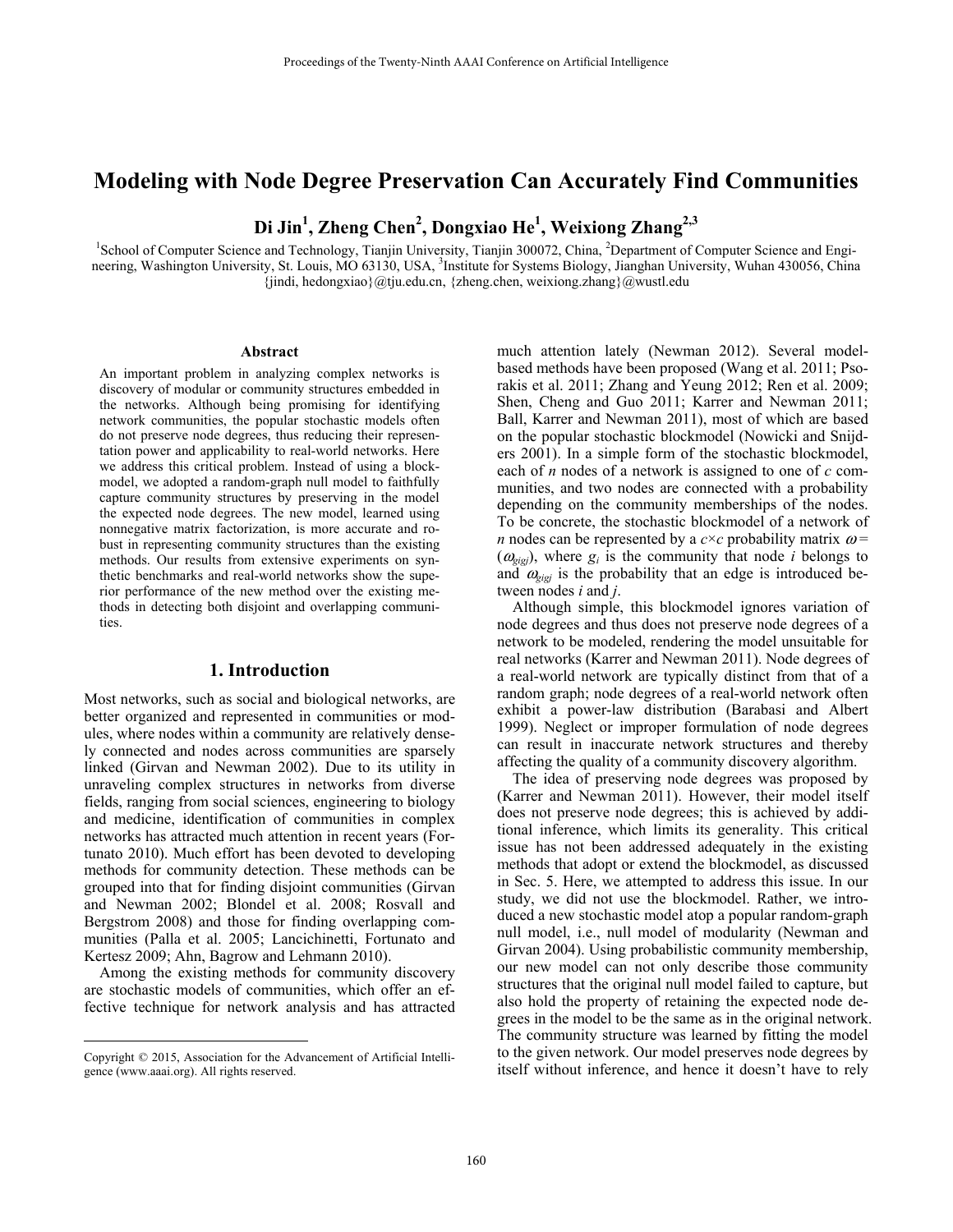on specialized inference algorithms for this task. As a result, the new model and its companion network community discovery method are effective in discovering intrinsic and subtle community structures of many real-world networks.

This paper is organized as follows. We first show the importance of preserving node degrees by an example. We then introduce the new model and discuss the new MNDP method. We present experimental results thereafter. Finally, we discuss the related works and conclude this work.

# **2. A Motivating Example**

We examine here the well-known "karate club" (Zachary 1977) to show the importance of preserving node degrees. This network has been considered as the *de facto* model for network analysis. It represents the relationships among the 34 members of a karate club. The club is known to have split into two groups or communities as a result of a dispute, and the members of each group are known.



**Figure 1:** The Zachary's "karate club" network. The two node shapes represent the two actual communities reported: the club administrator's (square) and the instructor's (circle). **(a)** The two communities, in red and blue, reported by the basic blockmodel. **(b)** The two communities, also in red and blue, correctly identified by our model that is able to preserve node degrees.

The basic blockmodel (Nowicki and Snijders 2001) found two communities (Fig.  $1(a)$ ), which are drastically different from the two actual groups of the club. The main problem of this model, as correctly pointed out by others (Karrer and Newman 2011), is that it fails to preserve node degrees so that it erroneously splits the club members into a group with (red) nodes of high degrees and another with (blue) nodes of low degrees.

On the contrary, our model correctly split the club members into two groups that perfectly match the actual network communities (Fig. 1(b)). The success of our model on this well-known network, as well as on other networks to be discussed in later sections, is mainly from faithfully modeling heterogeneous node degrees in the model (see Fig. 2 and Table 1). Besides, our result here is also better than that of the Karrer's degree-corrected blockmodel (Fig. 1(b) in (Karrer and Newman 2011)). The reason may be that: we adopt the random-graph null model while Karrer used the stochastic blockmodel; our model itself preserves node degrees while Karrer's model achieved this by specialized inference (see Sec. 5 for discussion).

# **3. The Method**

We first describe the new model, discuss its properties, and then introduce an algorithm to learn the model parameters.

# **3.1 Stochastic Model**

Consider an undirected graph of *n* nodes,  $G = (V, E)$ , represented by an adjacency matrix *A*. Assume that the nodes can be partitioned into *c* communities using a probabilistic group membership variable *S*, where  $S_{iz}$  is the probability that node *i* belongs to community *z*, subject to  $\sum_z S_{iz} = 1$ .

Given  $S_{iz}$ , network *G* can be viewed as an ensemble of *c* probabilistic communities,  $\{C_1, C_2, \ldots, C_c\}$ , where every node has a probabilistic membership in each community *Cz*. The degree of node  $i$  within community  $C_z$  can be defined as  $d_{iz} = d_i S_{iz}$ , where  $d_i$  is the degree of node *i* in *G*. Since  $C_z$ corresponds to only one community, it can be regarded as a random graph with no community structure. A popular random-graph null model, namely null model of modularity (Newman and Girvan 2004), is suitable for characterizing a probabilistic community. This null model describes random graphs with no communities where edges are rewired randomly among the nodes. We used the null model of modularity to describe each *Cz* with the given node degrees  $\{d_{1z}, d_{2z}, \ldots, d_{nz}\}$ , so that we preserved node degrees in each of the probabilistic communities. In this null model, the expected number of links (or expected link weight) between nodes  $i$  and  $j$  in  $C_z$  can be written as

$$
\hat{w}_{ij}^z = d_{iz} d_{jz} / \sum_k d_{kz} . \tag{1}
$$

Taking all the communities  $\{C_z|z=1,2,...,c\}$  into consideration, the expected number of links between nodes *i* and *j* in the model can be written as

$$
\hat{w}_{ij} = \sum_{z} \hat{w}_{ij}^{z} = \sum_{z} \left( d_{iz} d_{jz} / \sum_{k} d_{kz} \right). \tag{2}
$$

However, the community membership  $S_{iz}$  is unknown in advance, and it needs to be inferred by fitting the model parameters  $d_{iz}$  to the given network, which will be discussed in Sec. 3.3. When the parameters  $d_{iz}$  are available, the community membership  $S_{iz}$  can then be inferred by

$$
S_{iz} = d_{iz} / \sum_{r} d_{ir} = d_{iz} / d_i .
$$
 (3)

Both hard and overlapping communities can be derived from the probabilistic community membership, *Siz*. Specifically, to derive a hard partition, node *i* can be assigned to community  $r = argmax_z {S_{iz}, z=1,2,...,c}$ . To construct a structure with overlapping communities, the strategy of (Zhang and Yeung 2012) can be adopted, i.e., the entries in vector  $\{S_{i1}, S_{i2},...,S_{i\ell}\}\$ are first scaled to values in [0, 1], and those entries whose rescaled values exceed a threshold are set to 1, or 0 otherwise. Then we can use a suitable quality metrics of communities to determine the threshold.

#### **3.2 Model Properties**

The new model consists of a set of probabilistic communities, each of which is considered to be a random graph and represented by a null model of modularity. The new model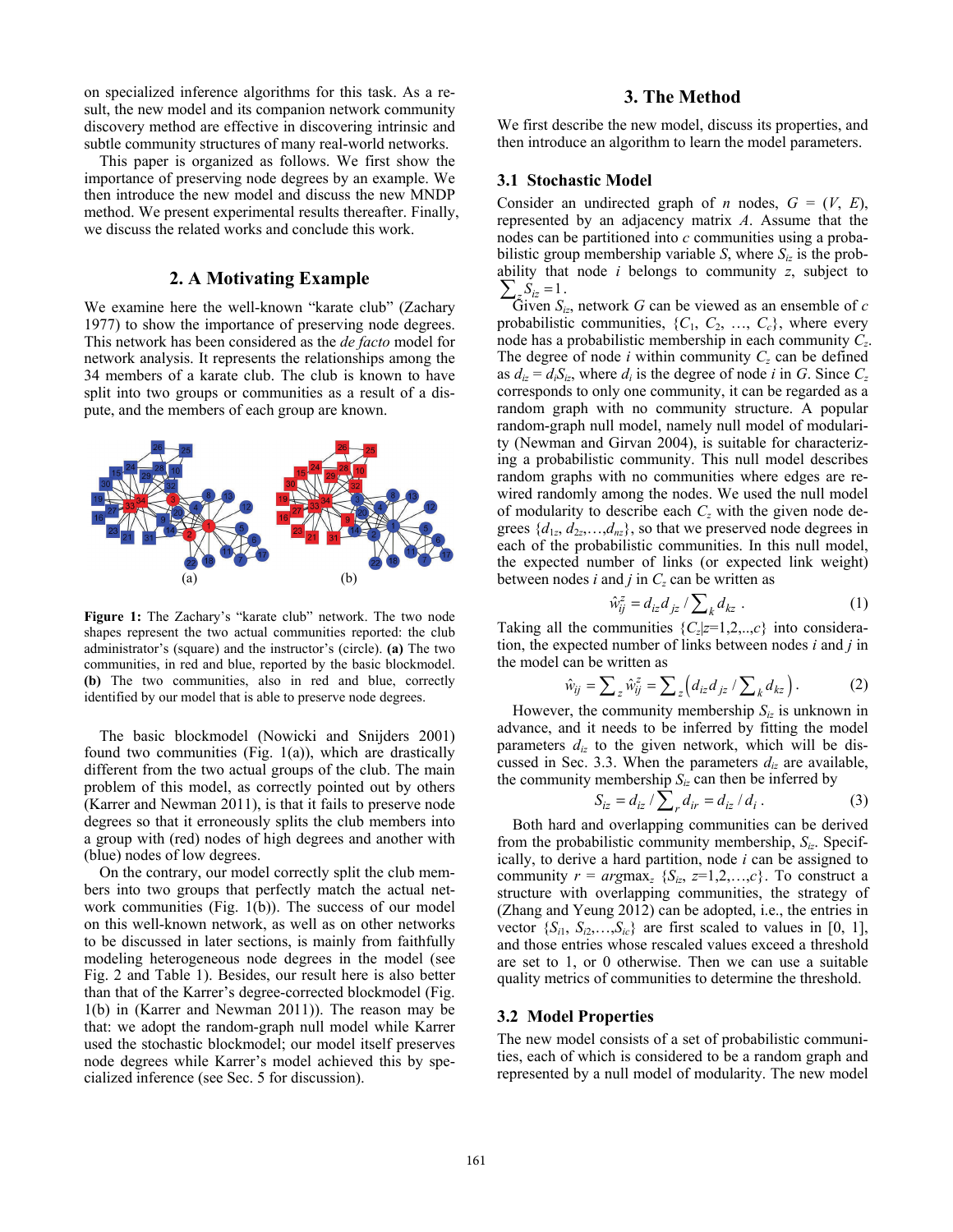can in essence be regarded as a generalization to the null model of modularity. It not only incorporates the ability of describing communities which the original null model does not have, but also holds the property, as with the original model, that fixes the expected node degrees to be the same as that of the observed network, as captured by Proposition 1 below. Our model naturally describes the distributions of heterogeneous node degrees, making it more robust for complex network community structures than the blockmodels, which do not have this property.

**Proposition 1.** *In our model, the expected graph of G preserves the same node degrees as in the observed network G (see Appendix for proof).* 



**Figure 2:** An example illustrating some properties of the model with network parameters  $d_{iz}$  listed in Table 1. **(a)** A given network *G* with two communities shown in red and blue. **(b)** and **(c)** The expected graphs of the red and blue communities, each of which is described by a null model of modularity. **(d)** The expected graph of *G* that combines the expected graphs of the two communities. The width of a link corresponds to its expected values; the links with values smaller than 1.0e-2 are omitted.

**Table 1:** The parameters *diz* used in Fig 2 and learned by NMF

| $d_{iz}$    | $i=1$    | $i = 2$  | $i = 3$  | $i = 4$  | $i = 5$  |
|-------------|----------|----------|----------|----------|----------|
| $z=1$       | 3.999949 | 3.999974 | 3.999975 | 3.999972 | 4.253827 |
| $z = 2$     | 5.12E-05 | 2.63E-05 | 2.45E-05 | 2.76E-05 | 0.746173 |
|             |          |          |          |          |          |
| $d_{i\tau}$ | $i = 6$  | $i = 7$  | $i = 8$  | $i = 9$  | $i = 10$ |
| $z=1$       | 0.748089 | 7.14E-04 | 7.39E-04 | 7.02E-04 | 6.89E-04 |

Here we offer an example, shown in Fig. 2 and in Table 1, to illustrate our model of a small network. The red and blue communities are indexed by ' $z=1$ ' and ' $z=2$ ' in Table 1, respectively. Firstly, consider the within-community nodes, e.g., nodes 3 and 4. As  $d_{31}$  and  $d_{41}$  are both large, the expected number of red links between them is large  $(w_{3,4}^1 = 0.76)$ , so that the expected number of links between nodes 3 and 4 is large as well ( $\hat{w}_{3,4} = 0.76$ ). On the other hand, consider the nodes in different communities, such as nodes 3 and 7. As  $d_{71}$  is very small, although  $d_{31}$  is large, the expected number of red links between these two nodes is still small ( $\hat{w}_{3,7}^1$  <1.0e-2); similarly, the expected number

of blue links between them is also small ( $\hat{w}_{3,7}^2$  < 1.0e-2). Thus, the expected number of links between nodes 3 and 7 is much smaller than that between 3 and 4 ( $\hat{w}_{3.7} \ll \hat{w}_{3.4}$ ). This result correctly matches the intuition that intra-cluster connectivities are dense than inter-cluster connectivities.

More importantly, by preserving node degrees our model is consistent with the observation that nodes with high degrees are, with all other things being equal, more likely to be connected among themselves than those with low degrees. In Fig. 1(d), for instance, as node 5 has a larger degree than node 3,  $\hat{w}_{5,4} = 0.81 > \hat{w}_{3,4} = 0.76$ . Intuitively, two nodes of high degrees are more likely to be connected than two nodes of low degrees. Thus, by incorporating such observations, we can faithfully describe heterogeneous node degrees and accurately find communities.

### **3.3 Parameter Learning**

The model is specified by a set of parameters  $d_{iz}$  of node degrees in the communities, for *n* nodes  $i = 1, 2, \ldots, n$  and *c* communities *z*=1,2,…,*c*. These parameters have to be learned from the data of the given network *G*. The problem of fitting the model to the data of *G* can be cast as the following optimization problem,

$$
\min_{d_{iz} \ge 0} \|A - \hat{A}\|_{F}^{2} = \sum_{ij} (w_{ij} - \sum_{z} (d_{iz} d_{jz} / \sum_{k} d_{kz}))^{2}, \quad (4)
$$
  
*s.t.*  $\sum_{z} d_{iz} = d_{i}$ 

where  $\|\cdot\|_F$  denotes Frobenius norm. The best fit between the expected graph with adjacency  $\hat{A} = (\hat{w}_{ij})_{n \times n}$  and a given network *G* with adjacency  $A = (w_{ij})_{n \times n}$  can be achieved by optimizing (4). We give a nonnegative matrix factorization (NMF) method to solve the optimization in (4).

We first introduce an auxiliary matrix  $X$ , where  $X_{iz}$  is

$$
X_{iz} = d_{iz} / \sqrt{\sum_j d_{jz}} . \tag{5}
$$

Function (4) can be written as a constrained NMF problem,

$$
\min_{X \ge 0} \|A - XX^{\mathrm{T}}\|_{F}^{2}, \quad st. \ XX^{\mathrm{T}} 1_{n} = d , \tag{6}
$$

where  $d = (d_1, d_2, \dots, d_n)^T$ . It is nontrivial to directly optimize (6) with the hard constraints. We relax this optimization problem by introducing a penalty term that represents the hard constraints into the objective function, arriving at minimizing the following objective function,

$$
O(X) = \frac{1}{2} \|A - XX^T\|_F^2 + \frac{\lambda}{2} \|XX^T\mathbf{1}_n - d\|_2^2
$$
 (7)

where  $\lambda$  is a hyperparameter that reflects the importance of the hard constraints. Violation to more hard constraints incurs a higher penalty to the objective function. In our experiments, we first get an initial value of  $X_0$  by setting  $\lambda = 0$ . Then we restart the optimization with  $X = X_0$  and let  $\lambda$  to a relatively large number, e.g., 1000, to minimize the chance of violating the degree constraints. The purpose of the initialization is to restrict the search for a model to start from some good approximations. Similar to other forms of NMF, the objective function in (7) is not convex w.r.t.  $X$ , so that it is computationally intractable to find global minima. Therefore, the gradient descent method is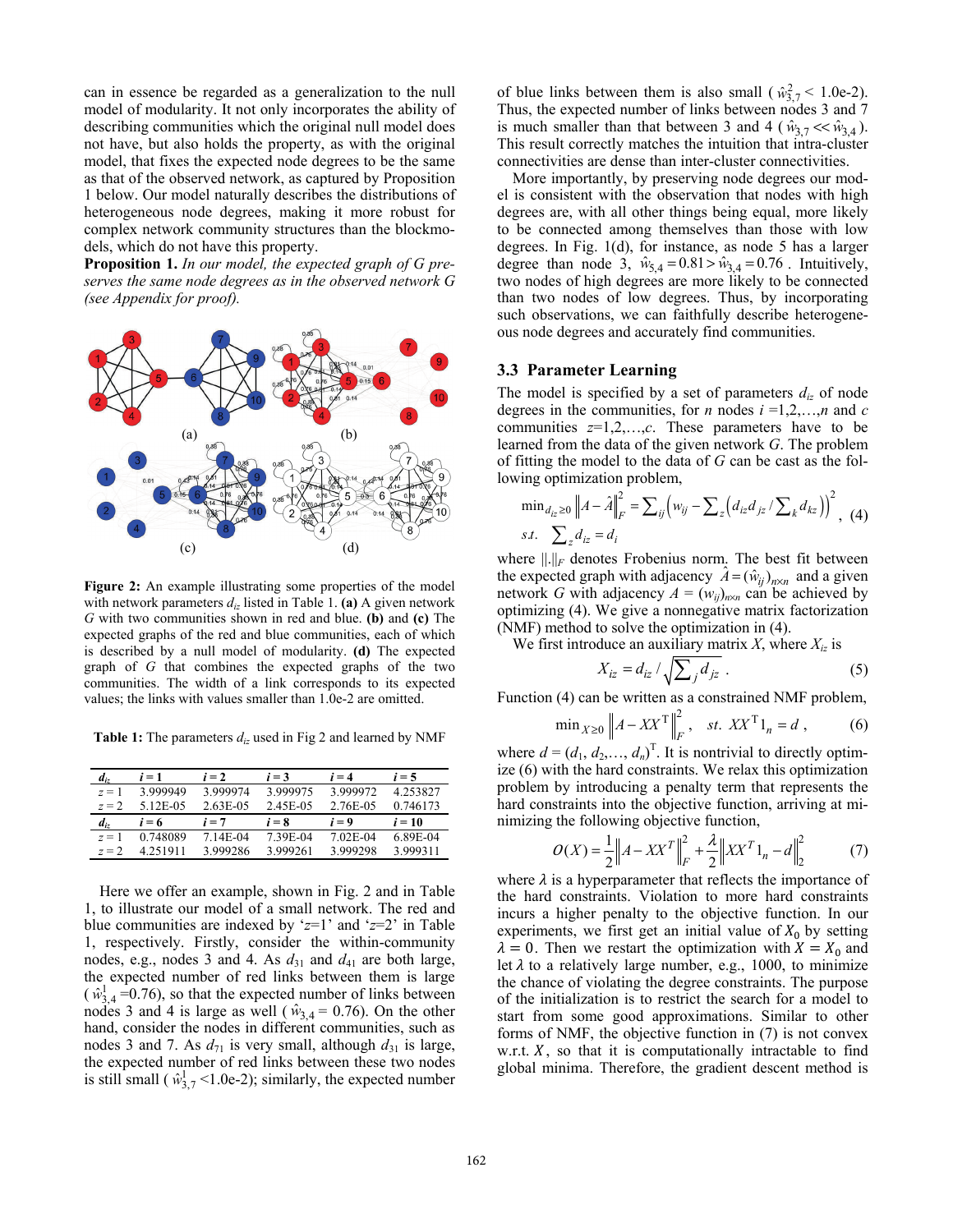adopted to search for local minima, which can be implemented in a multiplicative updating algorithm similar to the method for SNMF (Wang et al. 2011). In order to derive the updating rule, a Lagrange multiplier matrix  $\Theta$  for the nonnegative constraints on  $X$  is introduced to (7), resulting in the following equivalent objective function,

 $L(X) = Tr(XX^TXX^T)/4 - Tr(A^TXX^T)/2$  $+ \lambda Tr(\mathbf{1}_n^T X X^T X X^T \mathbf{1}_n)/2 - \lambda Tr(\mathbf{1}_n^T X X^T d) + Tr(\Theta^T X)$ For any stationary state, we have  $\partial \mathcal{L}/\partial X = XX^T X - AX + \lambda \mathbb{1}_n \mathbb{1}_n^T X X^T X$  $+ \lambda X X^T \mathbb{1}_n \mathbb{1}_n^T X - \lambda \mathbb{1}_n d^T X + \lambda d \mathbb{1}_n^T X + \Theta$ Using complementary slackness condition  $(\Theta)_{ik}(X)_{ik} = 0$ , we have the following equation,  $(XX^TX - AX + \lambda 1_n 1_n^T X X^T X + \lambda X X^T 1_n 1_n^T X - \lambda 1_n d^T X$ 

 $+\lambda d1_{n}^{T}X)_{ik}(X)_{ik} = 0.$ 

This leads to the following update rule for  $X$ :

$$
X_{ik} = X_{ik} \left( \frac{\left( (A + \lambda 1_n d^T + \lambda d 1_n^T) X \right)_{ik}}{\left( XX^T X + \lambda 1_n 1_n^T X X^T X + \lambda X X^T 1_n 1_n^T X \right)_{ik}} \right)^{\frac{1}{4}} \tag{8}
$$

When the update rule converges, shown in Theorem 1 below, the solution satisfies the Karush-Kuhn-Tucker (KKT) conditions (Boyd and Vandenberghe 2004).

**Theorem 1.** *Function 0 in (7) is non-increasing under the updating rule in (8).* O is invariant under these updates if *and only if* ܺ *becomes stationary (see Appendix for proof).* 

Finally, when the method converges, the parameters *diz* of the model can be computed using (5) as follows,

$$
d_{iz} = X_{iz} \sqrt{\sum_j d_{jz}} = X_{iz} \sum_j X_{jz} . \tag{9}
$$

Notice that, the time to calculate *AX*,  $1_n(d^T X)$ ,  $d(1_n^T X)$ , *X*(*X<sup>T</sup>X*),  $1_n(1_n^T X X^T X)$  and  $X(X^T 1_n)(1_n^T X)$  in (8) is 2*mc*, 2*nc*,  $2nc$ ,  $2nc^2$ ,  $4nc$  and  $4nc$ , respectively, where *n* is the number of nodes, *m* is the number of edges and *c* is the number of clusters. So the time to evaluate (8) once is  $O(mc+nc^2)$ , and hence the time complexity of MNDP is  $O(T(mc+nc^2))$ , where *T* is the iteration number for convergence. As the number of communities is much smaller than network size (i.e.,  $c \ll m$ , *n*), our method scales well to large networks.

# **4. Experiments**

To test the performance of our MNDP, we evaluated it on synthetic and real networks. We also compared it with four related methods, i.e., Karrer's method (Karrer and Newman 2011), Ball's method (Ball, Karrer and Newman 2011), SNMF (Wang et al. 2011) and BNMTF (Zhang and Yeung 2012). Karrer's method considers node degrees, but it adopts likelihood probability as objective function which is optimized by local search. Ball's method was designed for link partitions (overlapping communities) and extended to node partitions with node degrees being taken into consideration. SNMF and BNMTF use squared loss objective functions and adopt NMF for optimization. Since the methods compared converge to local minima, we ran each method 20 times and reported the best result. We compared them in terms of hard partitions and overlapping communities. Besides, we compared them on a large weighted network to assess their applicability to weighted networks.

#### **4.1 Synthetic Networks**

Two types of synthetic benchmarks, one with disjoint communities (Lancichinetti, Fortunato and Radicchi 2008) and the other with overlapping communities (Lancichinetti and Fortunato 2009), were proposed. Here we considered them in our experiments. The node degrees and community size of a LFR benchmark graph follow power law distributions, a property that most real-world networks share. We did not compare the results of BNMTF here because it cannot finish in 100 hours on every trial attempted.

#### **4.1.1 LFR Benchmark with Disjoint Communities**

Proposed by (Lancichinetti, Fortunato and Radicchi 2008), this type of benchmark is designed to detect disjoint communities. We adopted the widely used Normalized Mutual Information (NMI) index as the quality metric in our study.

Following the parameter setting as the LFR benchmark used in (Lancichinetti, Fortunato and Radicchi 2008), we considered networks with 1000 nodes and the minimum community size  $c_{min}$  of 10 or 20. We varied the mixing parameter  $\mu$ , which specifies the fraction of the links of a node connecting to nodes outside of the node's community, from 0 to 0.8 with an increment of 0.05. The remaining parameters were kept fixed: the average degree *d* was set to 20, the maximum degree  $d_{max}$  to 2.5× $d$ , the maximum community size  $c_{max}$  to  $5 \times c_{min}$ , the exponent of power-law distribution of node degrees  $\tau_1$  to -2 and community size  $\tau_2$ to -1. This design space led to two sets of benchmarks.

Fig. 3 shows the accuracy of each algorithm in NMI as a function of the mixing parameter  $\mu$ . As shown, our MNDP outperformed Karrer's method, Ball's method and SNMF, especially when  $\mu$  is in the range of 0.5 to 0.7.



**Figure 3:** Comparison of different methods in terms of NMI accuracy on the LFR benchmark of disjoint communities. Error bars show the standard deviations estimated from 50 graphs. Shown are results on networks of (a) small communities  $(c_{min} =$ 10,  $c_{max} = 50$ ) and **(b)** large communities  $(c_{min} = 20, c_{max} = 100)$ .

**4.1.2 LFR Benchmark with Overlapping Communities**  This type of benchmark for overlapping communities was proposed by (Lancichinetti and Fortunato 2009). We used the generalized NMI (GNMI) (Lancichinetti, Fortunato and Kertesz 2009) as accuracy metric. Here we did not include Karrer's method, as it cannot find overlapping structures,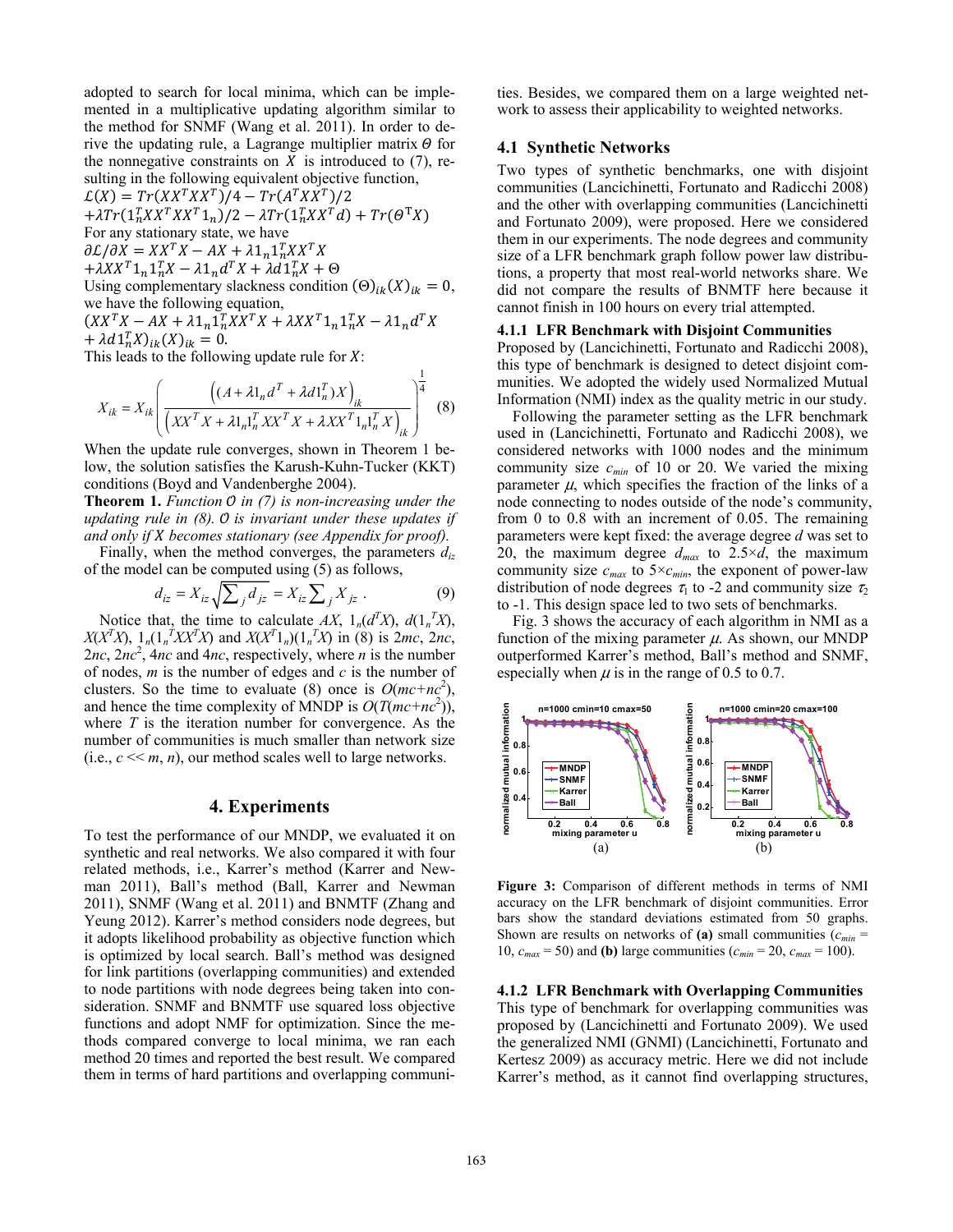nor Ball's method as it finds highly overlapped structures, thus failing to detect clusters defined in this benchmark.

Adopting the same parameter setting as for the LFR benchmark in (Lancichinetti and Fortunato 2009), we used networks with 1000 nodes, the minimum community size  $c_{min}$  of 10 or 20, the mixing parameter  $\mu$  of 0.1 or 0.3, and varying fraction of overlapping  $(o_n/n)$  from 0 to 0.5 with an increment of 0.05. The remaining parameters were fixed: the average node degree *d* was set to 20, the maximum degree  $d_{max}$  to 2.5×*d*, the maximum community size  $c_{max}$  to  $5 \times c_{min}$ , the number of communities that an overlapping node belongs to (denoted as  $o_m$ ) to 2, the exponents of the power-law distribution of node degrees  $\tau_1$  to -2 and community sizes  $\tau_2$  to -1, resulting in four sets of benchmarks.

Fig. 4 shows the results comparing MNDP and SNMF in terms of the GNMI index. As shown, MNDP outperforms SNMF on all four sets of benchmarks. Particularly, when overlapping  $(o_n/n)$  is larger, MNDP performs better.



**Figure 4:** The GNMI accuracy of each algorithm as a function of the fraction of overlapping nodes. Shown are results on networks of (a) small mixing parameter & small communities ( $\mu$  = 0.1,  $c_{min}$ )  $= 10$ ,  $c_{max} = 50$ ), **(b)** big mixing parameter & small communities  $(\mu = 0.3, c_{min} = 10, c_{max} = 50)$ , (c) small mixing parameter & big communities ( $\mu$  = 0.1,  $c_{min}$  = 20,  $c_{max}$  = 100) and (d) big mixing parameter & big communities ( $\mu$  = 0.3,  $c_{min}$  = 20,  $c_{max}$  = 100).

# **4. 2 Real-World Networks**

Many real-world networks have distinct topological properties from synthetic networks so that different network analysis methods may render performance on such networks different from that on synthetic networks. We compared the algorithms on two types of real-world networks, i.e., networks with known community structures and networks with actual community structures unknown. We included networks with disjoint and overlapping communities, as well as a large weighted network in comparison.

#### **4.2.1 Networks with Known Community Structures**

The real networks analyzed (Newman 2013; Xie, Kelley and Szymanski 2013) and the methods compared are listed in Table 2. For comparison on networks with known community structures, we adopted the NMI index as the quality metric. As shown in the table, the new method MNDP has the best performance on five of the seven networks, and is also competitive with the other methods on the left two networks. On average, our method is 6.7543%, 3.9414%, 1.2814% and 2.5186% more accurate than Karrer's method, Ball's method, SNMF and BNMTF, respectively.

**Table 2:** Accuracies of 5 methods compared, in NMI index, on 7 networks. 'Friendship6' and 'friendship7' have the same network, but are described by different "true" community structures.

| Datasets                      |       |        |                |          |       | NMI index $(\% )$ |             |                             |  |
|-------------------------------|-------|--------|----------------|----------|-------|-------------------|-------------|-----------------------------|--|
|                               | n     | m      | c              |          |       |                   |             | MNDP Karrer Ball SNMF BNMTF |  |
| Zachary's karate club         | 34    | 78     | $\overline{c}$ | 100      | 83.72 | 100               | 100         | 100                         |  |
| Dolphin social network        | 62    | 160    | $\overline{c}$ | 88.88    | 88.88 | 81.41 81.41       |             | 81.41                       |  |
| High school friendship6       | 69    | 220    | 6              | 79.30    | 77.02 |                   | 78.08 78.64 | 71.22                       |  |
| High school friendship7       | 69    | 220    |                | 84.26    | 85.10 | 83.93 82.11       |             | 84.30                       |  |
| Political books               | 105   | 441    | 3              | 53.01    | 54.20 |                   | 53.39 56.48 | 51.18                       |  |
| American college football 115 |       | 613    |                | 12 92.42 | 87.06 |                   | 91.34 90.38 | 92.42                       |  |
| Political blogs               | 1.490 | 16.717 |                | 71.07    | 45.68 |                   | 53.20 70.95 | 70.78                       |  |

**4.2.2 Networks with no Known Community Structures**  These five methods were further compared on real-world networks whose community structures are unknown (Newman 2013; Nelson, McEvoy and Schreiber 2013). The results are in Table 3. As no "true" community structure is known, Louvain method (Blondel et al. 2008), which is regarded as one of the best algorithms for community detection by (Fortunato 2010), was applied to estimate the numbers of communities that were used by the 5 methods. Because some of the algorithms compared are able to find both disjoint and overlapping community structures, we used two widely used quality metrics: the modularity *Q* (Newman and Girvan 2004) for evaluating hard partitions and the generalized map equation *L* for testing overlapping communities (Esquivel and Rosvall 2011). Because Louvain method was designed to optimize *Q*, it is not surprising that it is able to derive higher *Q*-values. Besides, as Louvain method is unable to find overlapping communities, we did not include it in comparison here.

**Table 3:** Some real-world networks without ground-truths.

| Datasets                       | n     | m      | $c$ (Louvain) |
|--------------------------------|-------|--------|---------------|
| Les Miserables                 | 77    | 254    | 6             |
| Word adjacencies               | 112   | 425    |               |
| Jazz musicians collaborations  | 198   | 2,742  | 4             |
| C. Elegans neural              | 297   | 2,148  | 5             |
| E. coli metabolic              | 453   | 2,025  | 10            |
| E-mail network URV             | 1,133 | 5,451  | 11            |
| Network Science collaborations | 1,589 | 2,742  | 277           |
| Power grid                     | 4,941 | 6,594  | 39            |
| Word association (unweighted)  | 5,018 | 55,234 | 12            |
| Word association (weighted)    | 5,018 | 55,234 | 30            |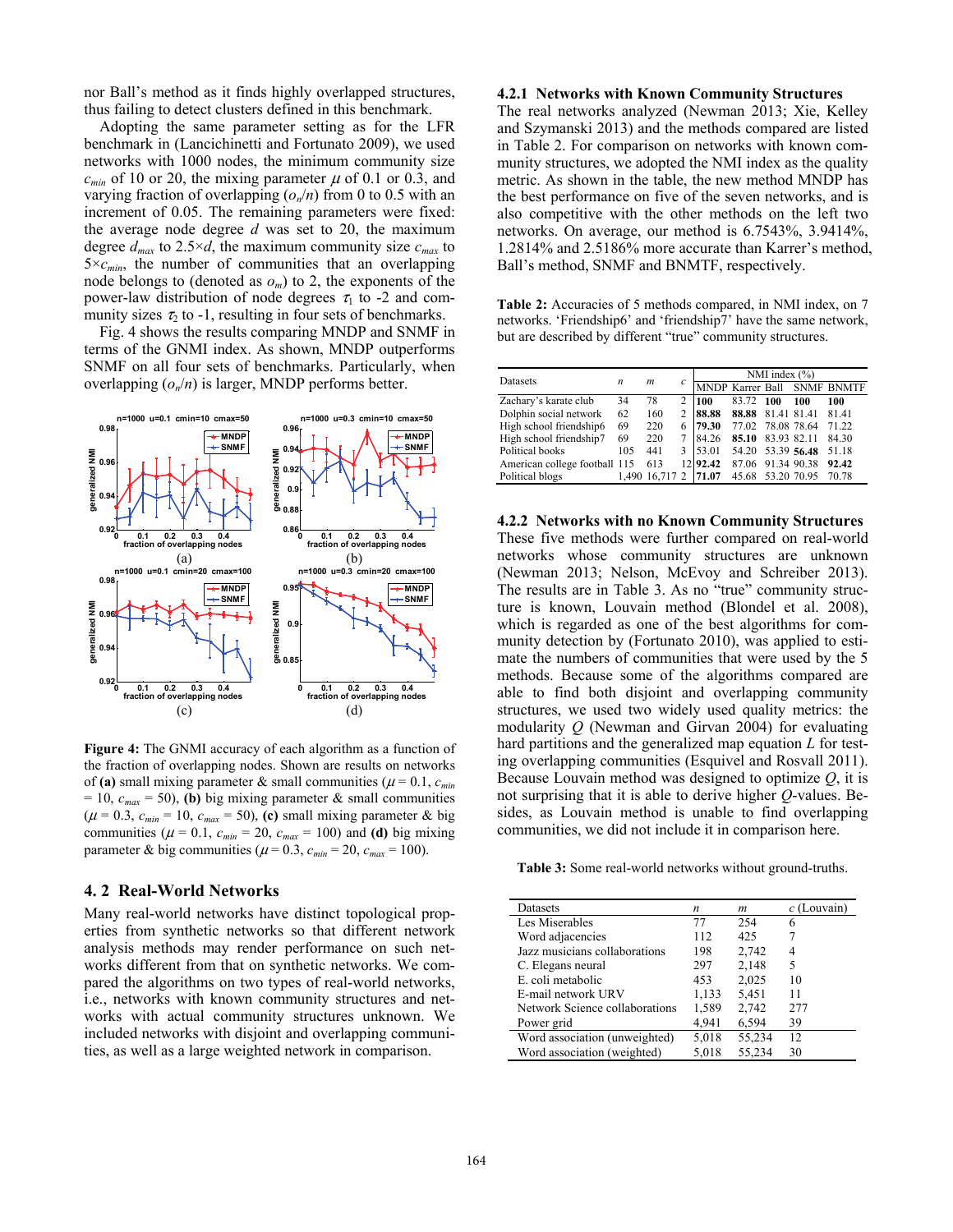**Table 4:** The comparison of community detection algorithms on several real networks. The greater a *Q*-value, the better; and the smaller a *L*-value, the better. '−' denotes run time >100 hours. Karrer's method cannot find overlapping communities. Karrer's method and Ball's method cannot deal with weighted networks.

| <b>Datasets</b>          | Modularity $O$ (disjoint) |                                     |      |                      |                   | Map equation $L$ (overlaps) |                 |             |              |
|--------------------------|---------------------------|-------------------------------------|------|----------------------|-------------------|-----------------------------|-----------------|-------------|--------------|
| (abbr)                   | MNDP Karrer               |                                     | Ball |                      | <b>SNMF BNMTF</b> | <b>MNDP</b>                 | Ball            | <b>SNMF</b> | <b>BNMTF</b> |
| Les Mis                  |                           | 0.5434 0.4575                       |      | 0.5211 0.5453 0.5487 |                   | 4.7283                      | 4.8922          | 4.7640      | 4 7 7 1 3    |
| Adjnoun                  |                           | 0.2712 -0.1041 0.2594 0.2672 0.2634 |      |                      |                   | 6 6 4 7 4                   | 6 7941          | 6.6869      | 6.6397       |
| Jazz.                    | 0.4377 0.3696             |                                     |      | 0.4352 0.4348 0.4347 |                   | 6.8327                      | 69121           | 68465       | 68506        |
| Neural                   | 0.3811 0.2617             |                                     |      | 0.3638 0.3701 0.3689 |                   | 7.6108                      | 7.7163          | 76276       | 76893        |
| Metabolic                | 0.3796 0.2656             |                                     |      | 0 3689 0.3879 0 3834 |                   | 76252                       | 7.7358          | 7.5434      | 76129        |
| Email                    |                           | 0.5154 0.5126                       |      | 0.4814 0.5007 0.4685 |                   | 8.6075                      | 90586           | 86202       | 8 7 1 3 0    |
| Netscience 0.8336 0.6402 |                           |                                     |      | 0 7296 0 7986 0 7592 |                   | 5 2 3 3 8                   | 3.7445          | 5 29 22     | 6 7284       |
| Power                    |                           | 0.8683 0.1796                       |      | $0.6641$ $0.8649$ –  |                   | 8.1487                      | 8.8804          | 8.1512      | $\equiv$     |
| Word u                   | 0.3613                    | 0.4595                              |      | $0.3625$ $0.3546$ -  |                   |                             | 11.7068 12.2743 | $11.7225 =$ |              |
| Word w                   | $0.5190$ NaN              |                                     | NaN  | $0.5030 =$           |                   | 10.4104 $NaN$               |                 | $10,4499$ – |              |

The results are in Table 4. As shown, MNDP has the best performance on seven of the ten networks in terms of modularity *Q*. On average, our method is 0.1722, 0.0451, 0.0083 and 0.0193 better than Karrer's method, Ball's method, SNMF and BNMTF, respectively. As *Q*-values are normally in the range of 0.3 to 0.8 (Newman and Girvan 2004), MNDP obviously outperforms the existing methods. In terms of map equation *L*, MNDP has the best performance on seven of the ten networks. On average, our method is 0.0963, 0.0153 and 0.2456 bits better than Ball's method, SNMF and BNMTF, respectively. It is known that the improvement of *L* is typically very small near optimal solutions (see Table II of (Kim and Jeong 2011)), thus our improvement here is also nontrivial. Furthermore, we used the unweighted and weighted versions of the 'word association' network in the comparison. The performance of each method on the weighted network is much better than that on unweighted network. This suggests that edge weights contain additional information of the networks, and thus it is important for an algorithm to be able to incorporate weight information in the weighted networks. Importantly, MNDP outperformed the other two NMF-based methods on both unweighted and weighted versions of this network.

# **5. Related Works**

Several model-based methods have been developed, most of which are built atop the stochastic blockmodel or its variations and employ different optimization methods for model learning. For instance, some works extend the basic blockmodel by introducing soft community membership and use nonnegative matrix factorization (NMF) or its variations as the optimization methods to learn model parameters. In particular, (Wang et al. 2011) use a squared loss and a symmetric nonnegative matrix factorization (SNMF) to minimize the loss function. (Psorakis et al. 2011) adopt generalized KL-divergence as the loss function, and develop a Bayesian nonnegative matrix factorization (BNMF) for optimization. (Zhang and Yeung 2012) remove the constraint that the sum of probabilities for each node belonging to different communities equals to 1 to better model overlapping structures. Further, they use both squared

loss and KL-divergence as the loss functions, and devise a bounded nonnegative matrix tri-factorization (BNMTF) for optimization. While these methods are all based on NMF with soft membership, they do not preserve node degrees, which may distort the community detection results.

There are also other works that adopt similar models (Ren et al. 2009; Shen, Cheng and Guo 2011; Karrer and Newman 2011; Ball, Karrer and Newman 2011). However, rather than using loss functions, they adopt likelihood probabilities as the objectives, and take different algorithmic approaches, e.g., Expectation-Maximization algorithm, to learn the models. Of particular interest is the Karrer's method (Karrer and Newman 2011), which attempts to preserve node degrees. However, it does not preserve the node degrees in its model, but achieves this objective by a special inference algorithm, which may limit its generality. Specifically, the expected degree of node *i* in Karrer's model is  $\sum_j \theta_i \theta_j \omega_{s_i g_j}$ , which is not necessary equal to node *i*'s degree *di*. For example, if we use squared loss instead of Poisson distribution to fit Karrer's model to the given network, its property of preserving node degree will be lost. In contrast, the model in our MNDP preserves node degrees by itself with no inference, which makes it a generalized model for this problem. Specifically, the expected degree of node *i* in our model is  $\sum_{j} ( d_{iz} d_{jz} / \sum_{k} d_{kz} )$ , which is equal to node *i*'s degree  $d_i$  without any inference (proof in Proposition 1). Furthermore, Karrer's model is an extension of blockmodel to correct node degrees by using a block matrix  $\omega$  (discussed in Sec. 1) to specify relationships among communities. It has two objective functions to fit: communities and disassortative structures. In contrast, our model is a generalization to the null model of modularity to incorporate community structures, which does not use any types of block matrices. It has one objective (i.e. communities) to fit, which may improve the ability to detect communities. Moreover, Karrer's model focuses on hard clustering that can only detect disjoint communities, while our model uses soft community membership and thus is able to find both disjoint and overlapping communities. Finally, Karrer's model cannot handle weighted networks as it uses Poisson distribution to derive the objective function, while our model can handle weighted networks.

The work proposed by (Ball, Karrer and Newman), which can be considered as a relaxation to Karrer's degreecorrected blockmodel, is also related. Nevertheless, Ball's model was initially designed for link communities and then extended to node communities. In contrast, our model focused on node communities. Furthermore, Ball's model is parameterized by parameters  $\theta_i$ <sup>2</sup>'s, where  $\theta_i$ <sup>2</sup> denotes that node *i* to have links in community *z*; and then it takes  $\theta_{iz}\theta_{iz}$ as the expected number of links in community *z* connecting nodes *i* and *j*. In comparison, our model is parameterized by parameters  $d_{iz}$ 's, where  $d_{iz}$  is the expected node degree of *i* in community *z*; and takes  $d_{iz}d_{jz}/\sum_{k} d_{kz}$  as the expected number of links between nodes *i* and *j* in community *z*, following the null model of modularity. In short, these two models use different ideas to describe communities. Specifically, if we map  $d_{iz} = \theta_{iz} \sum_j \theta_{jz}$ , Ball's model as-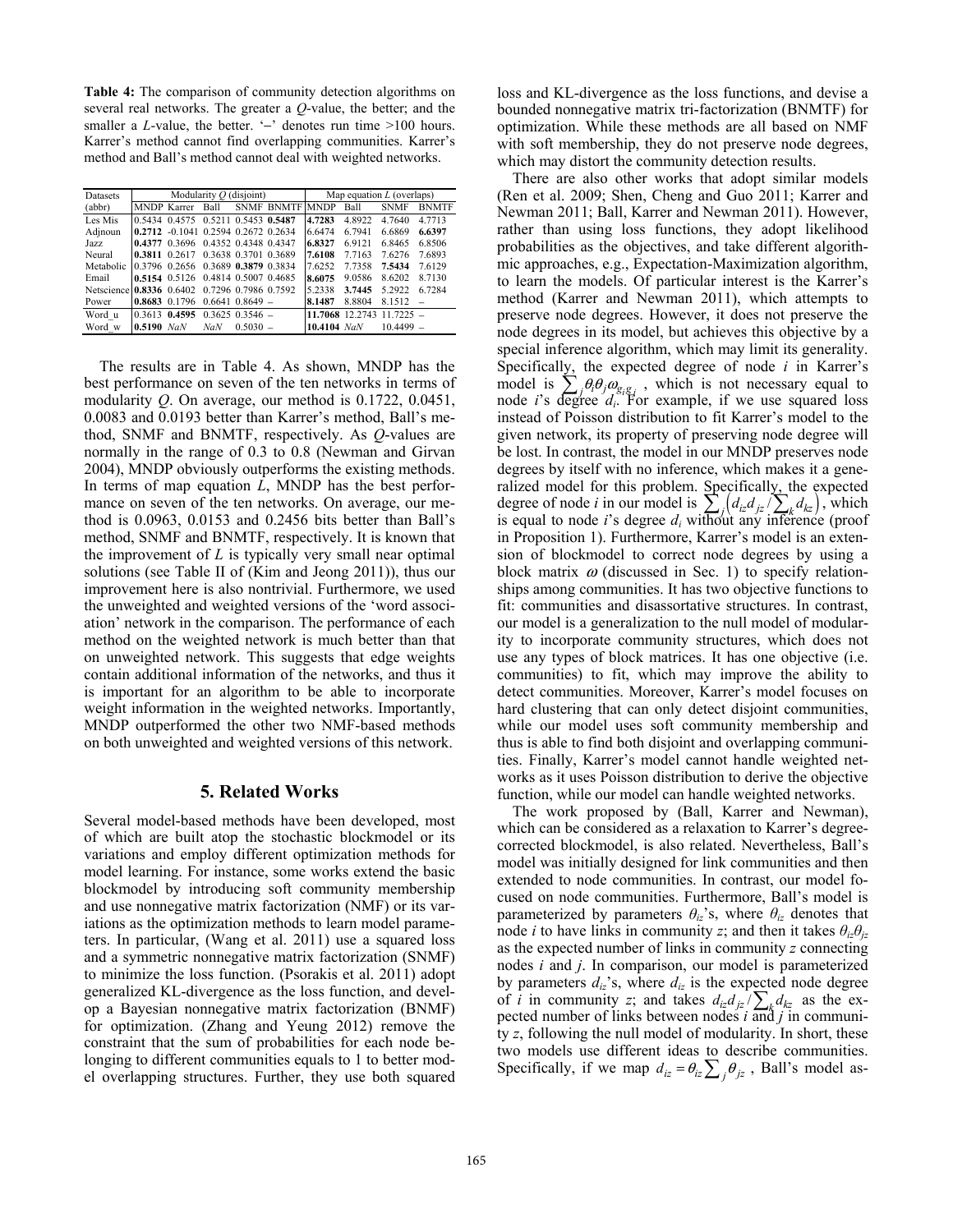signs a node to a community for which  $d_{iz}/\sum_{j=1}^{n} d_{jz}$  is the largest, while our model assigns a node to a community for which  $d_{iz}/\sum_{r=1}^{c} d_{ir}$  is the largest, resulting in two different types of community structures. More importantly, similar to Karrer's model, Ball's model does not preserve node degrees by itself. Specifically, the expected degree of node *i* in Ball's model is  $\sum_j \theta_{iz} \theta_{jz}$ , which may not be equal to node *i*'s degree  $d_i$ . When using squared loss instead of Poisson distribution to fit the Ball's model to the given network, its objective function will be  $|| A - XX^T ||_F^2$ , which is a basic NMF and will not preserve node degrees. Finally, Ball's model cannot deal with weighted networks.

We used the null model of modularity to describe probabilistic communities because of its simplicity and good performance. Some other random models with given degree sequence (e.g., that due to Havel-Hakimi (Havel 1955; Hakimi 1962)) may also be suitable for this task. We will include these models in our framework in the future. Our model offers no criterion for determining the number of communities, which is a critical parameter for analyzing community structures. This is a common drawback shared by almost all model methods (Newman 2012). The methods of statistical model selection (Brunet et al. 2004; Tan and Févotte 2012) may in principle be used to address this issue; nevertheless it is too computationally demanding to be useful for any but some small graphs (Ball, Karrer and Newman 2011). More research is needed to address this issue, a direction we plan to pursue in future research.

### **6. Conclusion**

We studied the importance of preserving node degrees for identifying community structures in complex networks. We developed a novel model and an efficient algorithm for finding such structures. They can be used to identify both overlapping and disjoint communities and are applicable to weighted networks. The new model generalizes the null model of modularity (Newman and Girvan 2004) and utilizes probabilistic community memberships to characterize community structures. In our method, we introduced a squared loss function based on this extended model, and optimized the model parameters using a NMF approach.

Our extensive experimental comparison of the new method and four existing competing methods on synthetic benchmarks and real-world networks demonstrated the superior performance of the new MNDP method in detecting both disjoint and overlapping communities.

## **Acknowledgments**

The work was supported by National Basic Research Program (973 Program) of China (2013CB329301, 2012CB316301), Natural Science Foundation of China (61303110, 61271128, 61133011, 31300999), Major Project of National Social Science Fund (14ZDB153), the municipal government of Wuhan, China (2014070504020241 and the Talent Development Program), an internal grant of Jianghan University, Wuhan, China, and United States National Institutes of Health (R01GM100364).

# **Appendices**

### **A1. Proof of Proposition 1**

Let  $d_i$  be the degree of node  $i$  in  $G$ . Given an arbitrary set of variables  $d_{iz}$ , subject to  $\sum_z d_{iz} = d_i$ , which correspond to our model parameters, then using (2) the degree of node *i* in the expected graph of *G* can be inferred as

$$
\hat{d}_i = \sum_j \hat{w}_{ij} = \sum_j \sum_z \left(d_{iz} d_{jz} / \sum_k d_{kz}\right)
$$

$$
= \sum_z \left(d_{iz} \sum_j d_{jz}\right) / \sum_k d_{kz} = \sum_z d_{iz} = d_i,
$$

which equals to node *i*'s degree in the observed network *G*.

### **A2. Proof of Theorem 1**

We adopt the auxiliary function approach used in Expectation-Maximization and NMF. The basic idea is to construct an auxiliary function  $C(X, \tilde{X})$  such that:

 $O(X) = C(X,X) \leq C(X,\tilde{X}) \leq C(\tilde{X},\tilde{X}) = O(\tilde{X})$ If we can minimize  $C(X, \tilde{X})$  w.r.t to X, then we are guaranteed to drive  $O(X)$  down. Note that,  $O(X) = Tr(XX^TXX^T)/4 - Tr(A^TXX^T)/2$  $+ \lambda Tr(\mathbf{1}_n^T X X^T X X^T \mathbf{1}_n)/2 - \lambda Tr(\mathbf{1}_n^T X X^T d)$  $\leq Tr(P\tilde{X}\tilde{X}^T)/4 + \lambda Tr(P1_n1_n^T\tilde{X}\tilde{X}^T)/2 - Tr(A^TXX^T)/2$  $-\lambda Tr(d1_n^T X X^T)$  (by Lemma 6 of (Wang et al. 2011))  $\leq Tr (R^T \tilde{X} \tilde{X}^T \tilde{X})/4 + \lambda Tr (R^T 1_n 1_n^T \tilde{X} \tilde{X}^T \tilde{X})/4$  $+ \lambda Tr(\tilde{X}^T 1_n 1_n^T \tilde{X} \tilde{X}^T R) / 4 - Tr(Z^T A \tilde{X}) - \lambda Tr(Z^T A 1_n^T \tilde{X})$  $- \lambda Tr \bigl( \tilde{X}^T d 1_n^T Z \bigr) - Tr \bigl( \tilde{X}^T A \tilde{X} \bigr) /2 - \lambda Tr \bigl( \tilde{X}^T d 1_n^T \tilde{X} \bigr)$ (by Lemma 7 and 3 of (Wang et al. 2011))  $\equiv C(X,\tilde{X})$ , where  $P_{kl} = [XX_{\sim}^T]_{kl}^2 / [\tilde{X}\tilde{X}^T]_{kl}$ ,  $R_{ik} = [X]_{ik}^4 / [\tilde{X}]_{ik}^3$ , and  $Z_{ij} = \tilde{X}_{ij} \ln \left( \tilde{X}_{ij} / \tilde{X}_{ij} \right)$ . The equality holds when  $X = \tilde{X}$ . Then  $C(X, \tilde{X})$  satisfied the conditions of being an auxiliary function for  $O(X)$ . So we can define the updating rules as:  $X^{(t+1)} = \min_{X} C(X, X^{(t)})$ <br>  $\frac{\partial C(X, \tilde{Y})}{\partial X} X^3$ 

$$
\frac{\partial C(X, \tilde{X})}{\partial X_{ik}} = \frac{X_{ik}^3}{\tilde{X}_{ik}^3} \left[ \tilde{X} \tilde{X}^T \tilde{X} + \lambda \mathbf{1}_n \mathbf{1}_n^T \tilde{X} \tilde{X}^T \tilde{X} + \lambda \tilde{X} \tilde{X}^T \mathbf{1}_n \mathbf{1}_n^T \tilde{X} \right]_{ik}
$$

$$
- \frac{\tilde{X}_{ik}}{X_{ik}} \left[ A \tilde{X} + \lambda d \mathbf{1}_n^T \tilde{X} + \lambda \mathbf{1}_n d^T \tilde{X} \right]_{ik} = 0
$$

Thus we get the update rule for X as in  $(8)$ .

# **References**

Ahn, Y. Y.; Bagrow, J. P.; and Lehmann, S. 2010. Link communities reveal multiscale complexity in networks. *Nature* 466: 761- 764.

Ball, B.; Karrer, B.; and Newman, M. E. J. 2011. Efficient and principled method for detecting communities in networks. *Phys. Rev.* E 84: 036103.